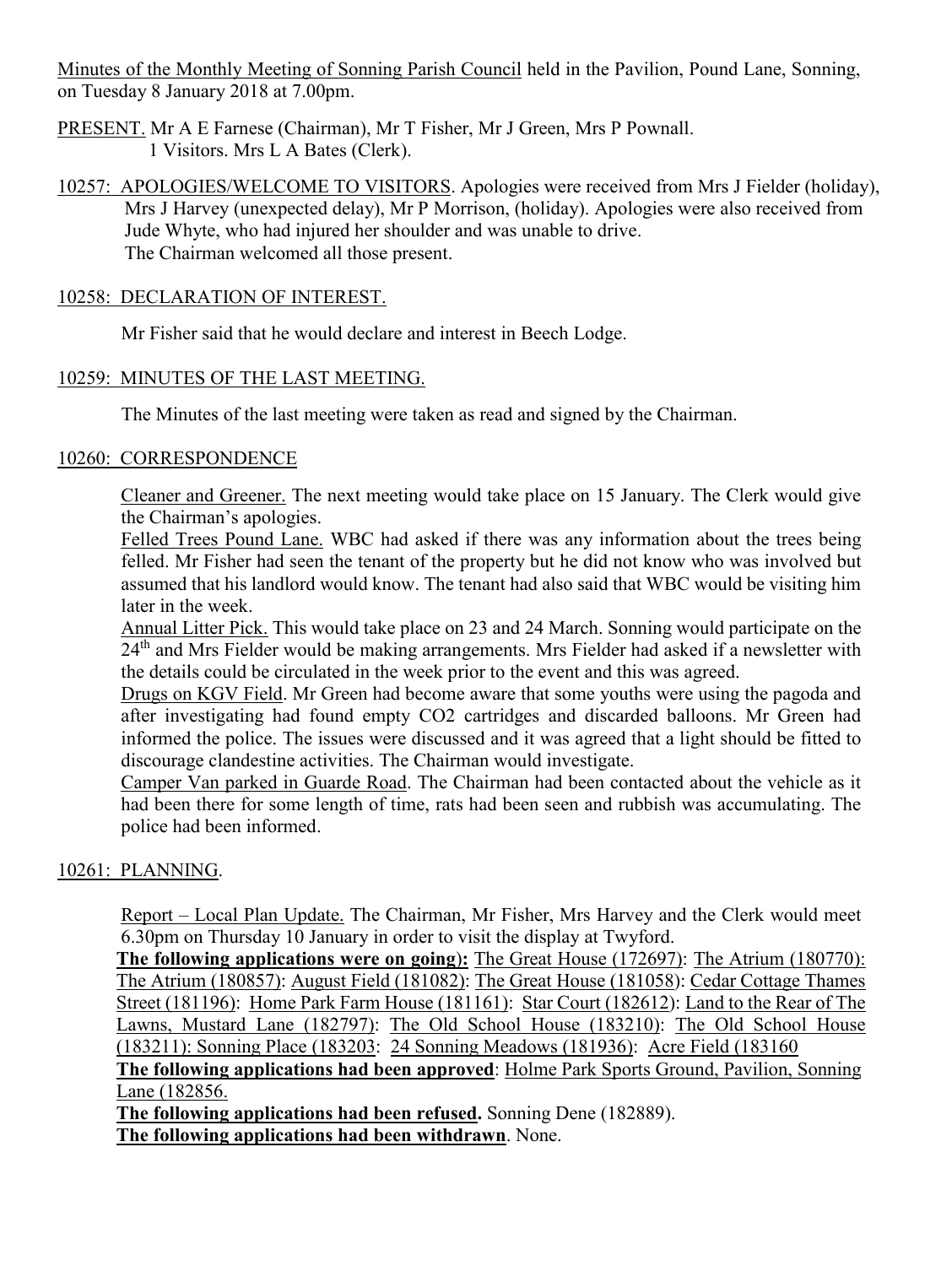## 10261: PLANNING (Cont'd).

**The following new applications had been received.** Ranmoore (183319). Application for non-material amendment to planning consent 172701 to allow changes to existing roof. NOT CONSULTED: York Cottage (183224). Householder application for the proposed single storey rear extension following demolition of existing kitchen: York Cottage (183227). Listed Building application for consent for the proposed single storey rear extension following demolition: Saxon House (183166). Householder application for the proposed erection of single storey rear extension, plus changes to fenestration and internal alterations: Charfield Cottage (183476). Application for submission of details to comply with the following condition of planning consent 182453 04/12/18. Condition 4. NOT CONSULTED

## 10262: QUESTIONS FOR BOROUGH COUNCILLOR

In the absence of Cllr. Haines there were no questions.

## 10263: PARISHIONER QUESTIONS.

There were no questions from the public.

## 10264: FINANCE.

- a) Report, Draft Budget and 20019/20 Precept. The Clerk had prepared a report which was noted. This included the updated draft Budget for 2019/20, with the addition of £250 for training and plus £300 for the Clerk's Honorarium, tax and NIC, at Mr Morrison's suggestion. Also at Mr Morrison's suggestion the £2,000 for bus shelters had been moved out of the main budget into the CIL budget. Following discussion the Chairman proposed approving the budget, Mr Fisher seconded and this was unanimously approved. Following further discussion the Chairman proposed increasing the Precept by 2.5% to £37187, Mr Fisher seconded and this was approved by three votes to one. Mr Green asked that it be recorded that he was against the increase.
- b) Payment of Accounts Jan (1-31 Dec 18). Mr Fisher proposed making the following payments, Mrs Pownall seconded and these were approved unanimously.

| Date     | Cha | Name        | <b>Service item</b> | Gross  | VAT   | Net    | Committee          | Sub-committee |
|----------|-----|-------------|---------------------|--------|-------|--------|--------------------|---------------|
| 21/12/18 | 552 | Henley Land | Main Mowing         | 252.50 | 0.00  | 252.50 | <b>RECREATION</b>  | Main Mowing   |
| 21/12/18 | 553 | Tivoli      | Dog Bins            | 312.00 | 52.00 | 260.00 | <b>ENVIRONMENT</b> | Dog Bins      |
| 21/12/18 | 554 | <b>PHMC</b> | Office Rent         | 221.00 | 0.00  | 221.00 | <b>ADMIN</b>       | Office Rent   |
|          |     |             |                     | 785.50 | 52.00 | 733.50 |                    |               |

# **SPC PAYMENT OF ACCOUNTS JAN '19 (1 TO 31 DEC) '18**

- b) CIL Report. The Clerk had circulated an update. The Chairman proposed accepting it, Mr Fisher seconded and this was unanimously approved.
- c) Request for Contribution from Sonning CIL Allocation. The request from WBC had been circulated and following discussion it was agreed to decline the proposals.

### 10265: HIGHWAYS

School Crossing Patrol. Mr Fisher said that he and Mrs Harvey were progressing this.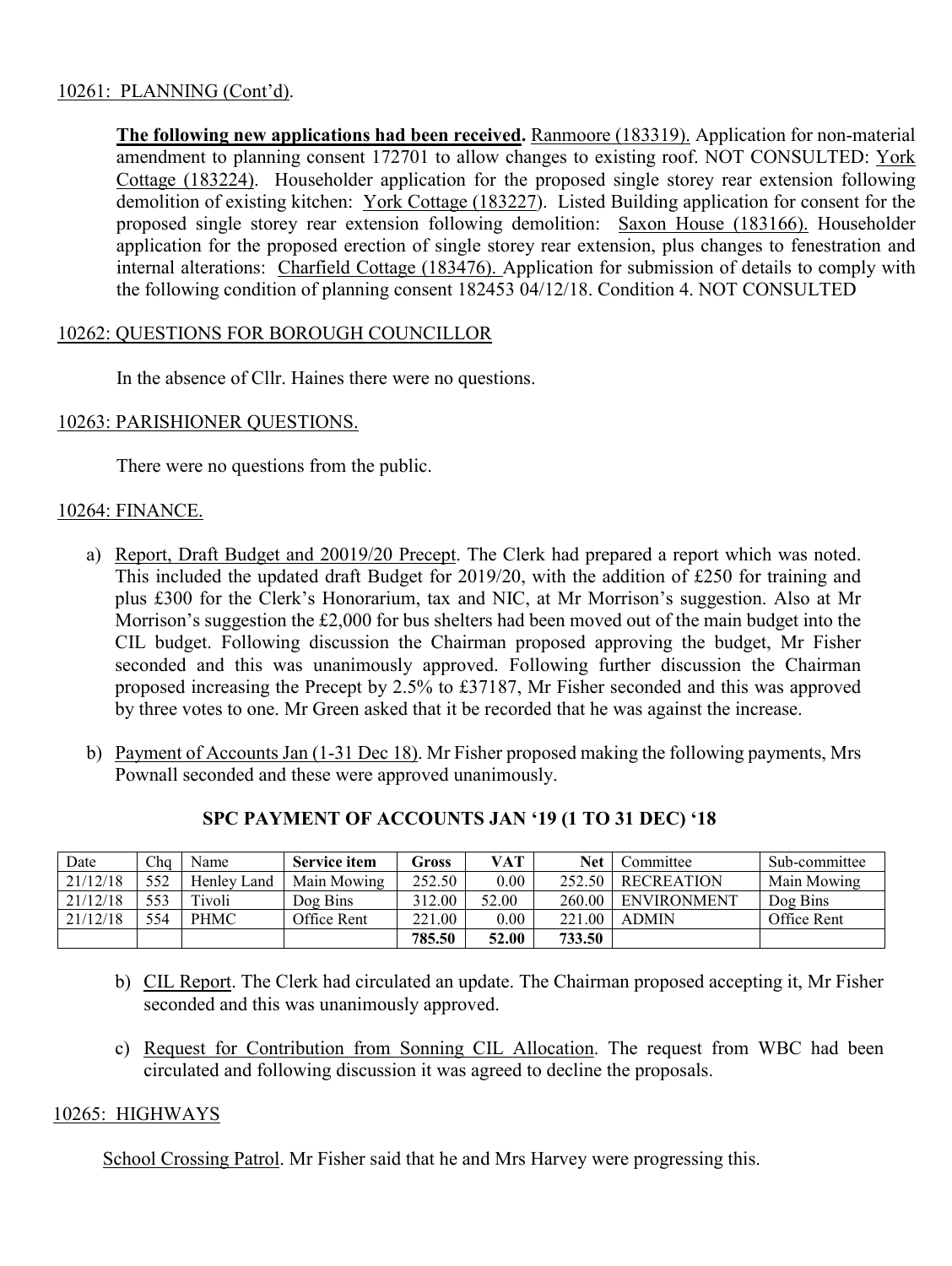# 10265: HIGHWAYS (Cont'd)

Speed Indicator. Mr Fisher said that he hoped to be able to carry out a speed watch with Peter Wheat in the near future. The Chairman offered to assist if required.

Mr Fisher said that the latest read out from the Pound Lane SID was similar to the previous one. The maximum speed of one vehicle was 65 mph at 1.30am. The average speed was 25 mph and a lot of vehicles were travelling at 45 mph. The volume remained similar with 4000 vehicles travelling from the Pearson Road direction and 15% of these were travelling at 26 ½ mph. The Charvil Lane SID showed the average speed to be 38 mph west bound. The maximum speed had been 60mph in the afternoon.

Speed Lorry Watch. No heavy lorries had been observed.

Pound Lane Survey. There had been nothing from Sara Altman.

TRO Sonning Lane. There had been no further update from WBC. Mr Green said that there was a huge improvement for traffic since the RBCS boys had started parking in the Berkshire Sports car park.

# 10266: RECREATION AND ENVIRONMENT W.G.

- a) Safety Checks. Mrs Pownall would check these. Mr Green said that the netball post needed to be repaired and part of the net on the safety fence had come loose. The Chairman, Mr Green and Mr Fisher agreed to meet on 22 January to clean the children's play equipment. The Chairman would hire a pressure hose from HSS.
- b) Pavilion Fund Raising. Mrs Pownall said there had been a meeting of the Fundraising group. Options for a grant included the Lottery Fund. Mr Murphy was making arrangements for a triathlon on 13 July at RBCS and a fundraising account was important. David Gower (Taverners) would host the evening supper in the marque. The Berks, Bucks Blind Cricketers were interested in playing at Sonning, which would help any grant application. Some application asked for a child protection policy and the Clerk agreed to write one up. The Fire Brigade Trust had said that they were fully supportive of the project but there were legal issues concerning their scheme as agreed with the Charity Commission. The Chairman suggested that SCC should apply to them for funding.
- c) SCC Licence. It had been agreed that, until the new pavilion was in use, the old 1 year Licence would remain in place.
- d) Beech Lodge Licence. This had been previously agreed but Beech Lodge needed to agree the revisions. Once this was done then the Licence could be signed.
- e) ROSPA Report. Ongoing.
- f) Recreation Path. The Chairman would discuss this with Mr Pownall.

# 10267: TECHNICAL SERVICES.

Safety Checks. The Chairman had carried out the safety checks on the Wharf.

Lighting Upgrade. Mr Fisher said that he was now in touch with Ray Smith (WBC) regarding the lighting. Volker would repair the scratches on the Liguge Way lamp and would supply the shields as agreed. Mr Fisher would discuss the possibility of changing additional lights with Mr Smith and would check the defibrillator light.

Allotments. Mrs Fielder would be undertaking the allotment survey.

# 10268: POLICE AND SECURITY.